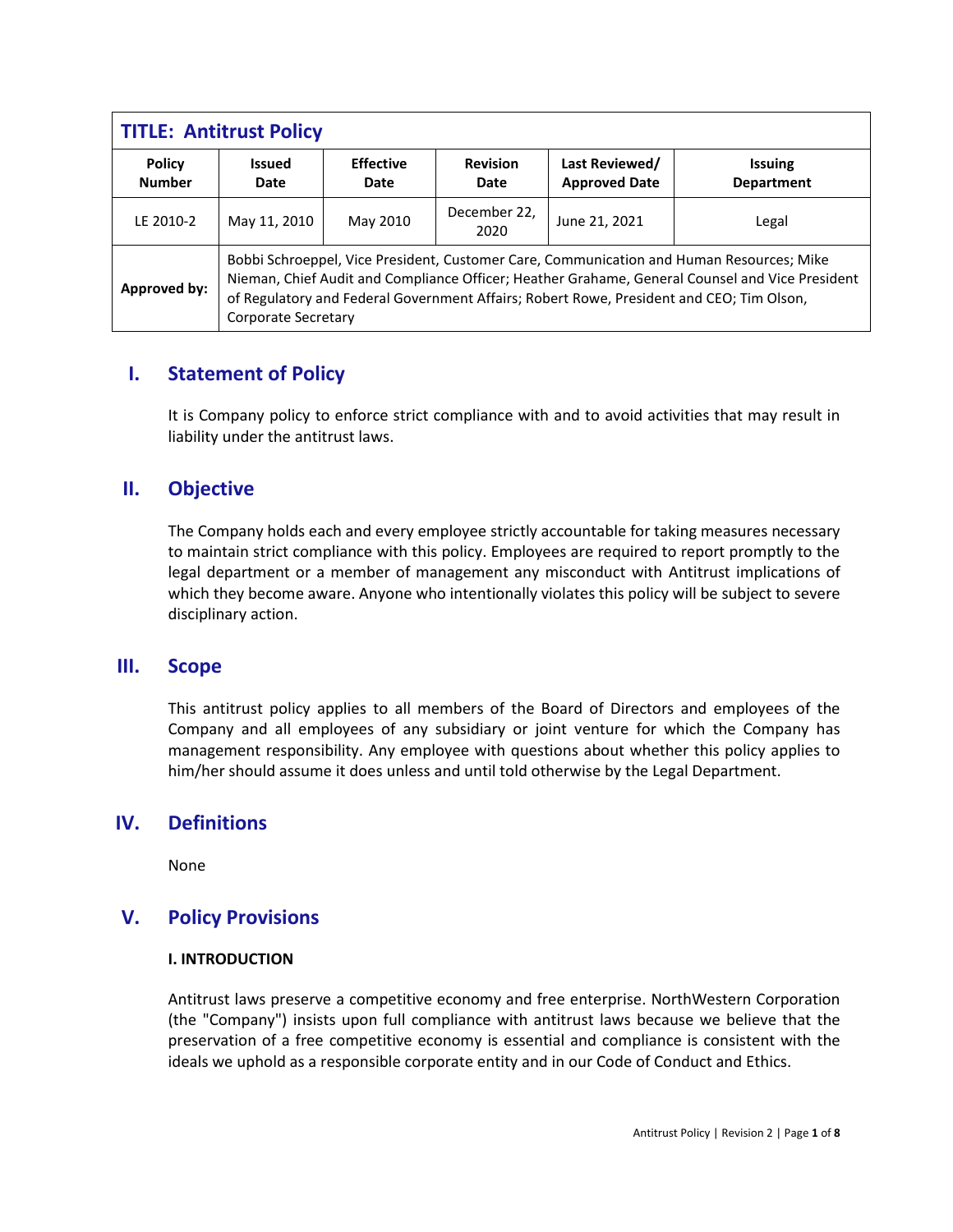Broadly stated, the antitrust laws prohibit the restraint of free competition by means of collusion, coercion or abuse of economic power. Under the antitrust laws, certain conduct is unlawful "per se," meaning that it is prohibited absolutely, regardless of any claimed justification and without proof of any actual effect on competition. Other conduct is judged under the "rule of reason," which determines a restraint of trade to be "reasonable" if, overall, it enhances competition to the ultimate benefit of consumers. Due to the complexity associated with antitrust law, this policy, while comprehensive, cannot answer every question. All questions arising in the antitrust field should be referred to the Legal Department.

Many people ask how antitrust laws could apply to regulated utilities. It is true that antitrust laws do not apply to activity that a state completely regulates. In some very narrow business areas, such as our local distribution networks, our operations may still be immune from antitrust laws. However, for the Company's other operations, such as transmission, power marketing and retail sales, antitrust laws cover all those activities. As a result, you should always assume that antitrust laws apply to your activities unless the Legal Department has confirmed to you that immunity applies.

The federal government enforces antitrust laws in the United States through the Department of Justice, the Federal Trade Commission, State Attorneys General and private parties. The federal government can impose severe penalties for violations of the antitrust laws. In the recent past, numerous corporate officers and employees have been convicted as felons and sentenced to imprisonment. In addition, fines of tens or even hundreds of millions of dollars may be imposed on a corporation for a criminal offense, and very substantial fines may be imposed on any individual who participates in an offense. Finally, any private party directly injured in their business or property by an antitrust violation may recover in a civil action up to three times the amount of damages actually suffered.

This antitrust policy applies to all members of the Board of Directors and employees of the Company and all employees of any subsidiary or joint venture for which the Company has management responsibility. Any employee with questions about whether this policy applies to him/her should assume it does unless and until told otherwise by the Legal Department.

IT IS COMPANY POLICY TO ENFORCE STRICT COMPLIANCE WITH AND TO AVOID ACTIVITIES THAT MAY RESULT IN LIABILITY UNDER THE ANTITRUST LAWS. THE COMPANY HOLDS EACH AND EVERY EMPLOYEE STRICTLY ACCOUNTABLE FOR TAKING MEASURES NECESSARY TO MAINTAIN STRICT COMPLIANCE WITH THIS POLICY. EMPLOYEES ARE REQUIRED TO REPORT PROMPTLY TO THE LEGAL DEPARTMENT OR A MEMBER OF MANAGEMENT ANY MISCONDUCT WITH ANTITRUST IMPLICATIONS OF WHICH THEY BECOME AWARE. ANYONE WHO INTENTIONALLY VIOLATES THIS POLICY WILL BE SUBJECT TO SEVERE DISCIPLINARY ACTION.

#### **II. RELATIONS WITH COMPETITORS**

The most frequent antitrust violations involve relations between competitors. A fundamental principle underlying the antitrust laws is that competition functions best when each business entity makes its decisions independently. Thus, the antitrust laws prohibit agreements between competitors that could have an anti-competitive effect in the United States. For purposes of the antitrust laws, the meaning of "agreement" is broad. It extends to all forms of agreements, whether written or verbal. It even includes tacit understandings reached through a course of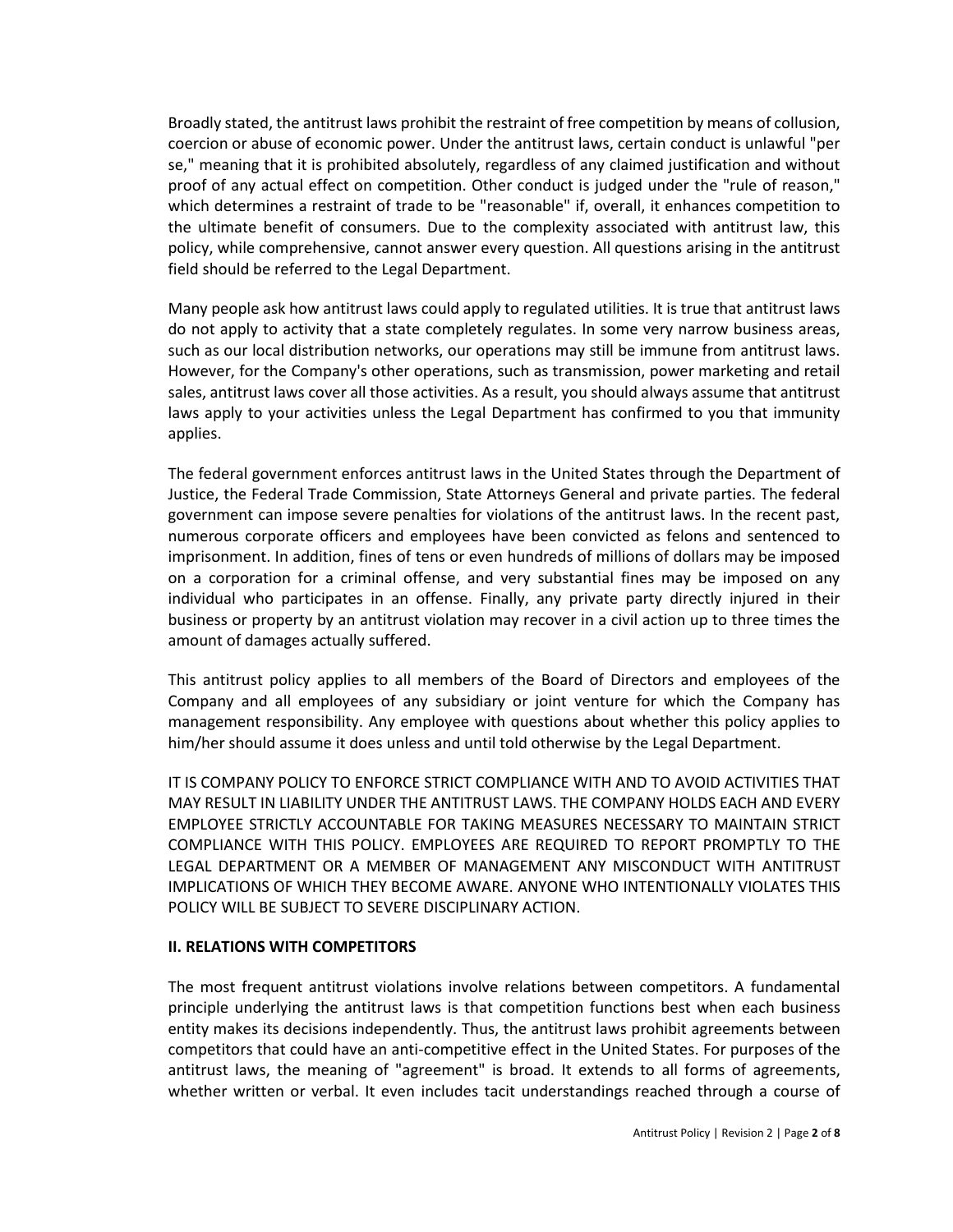conduct, as well as other forms of communication. The existence of an agreement may be inferred from a minimal amount of circumstantial evidence, such as a casual discussion between employees of competitors or a few carelessly written words. It is critical that you always keep in mind that your communications with competitors may risk misinterpretation.

The most commonly prosecuted offenses are based on agreements providing for (A) horizontal price-fixing, (B) market allocation, or (C) boycotts.

## **A. Horizontal Price-Fixing**

"Horizontal price-fixing" is the process of competitors agreeing among themselves, directly or indirectly, about the prices they will charge. The most serious antitrust penalties are reserved for this kind of conduct, including lengthy terms of imprisonment, large monetary fines for the company involved and individuals, and large monetary damage awards in private cases. Pricefixing covers a broader range of conduct than agreements to charge a final price to customers. It includes any agreement with a competitor that affects prices, including agreements about components of price, agreements about the process by which prices are set, and agreements not to bid against someone else for business.

It is Company policy that the Company's prices must be determined independently, based on costs, market conditions and competition. There is to be no exchange of information with competitors.

## **B. Market Allocation**

Agreement amongst competitors, without applicable governmental and regulatory oversight and approval, to allocate product markets, product lines, business opportunities, territories or customers among competitors is always unlawful, regardless of competitive effect or alleged justifications. For example, competitors may not agree upon geographic areas in which each will or will not sell, or agree on particular customers or classes of customers that each will or will not serve. Violations in this area are prosecuted vigorously and can result in personal liability.

## **C. Boycotts**

A company, acting alone, generally has the right to select the persons with whom it will do business. However, when two or more companies agree not to do business with another, that agreement may violate the antitrust laws. The decision whether to deal with a particular company must be made independently by the Company without any agreement or understanding with a competitor.

THERE MUST NEVER BE ANY AGREEMENT, EXPRESS OR IMPLIED, WITH A COMPETITOR CONCERNING ANY SUBJECT, WITHOUT REVIEW BY THE LEGAL DEPARTMENT. THIS INCLUDES TACIT UNDERSTANDINGS AND "OFF THE RECORD" CONVERSATIONS. IT IS AGAINST COMPANY POLICY TO COMMUNICATE WITH A COMPETITOR CONCERNING PRESENT OR FUTURE PRICING, BIDS, DISCOUNTS, REBATES, PROMOTIONS, OR ANY OTHER TERMS OR CONDITIONS OF SALE. IT IS AGAINST COMPANY POLICY TO COMMUNICATE WITH A COMPETITOR CONCERNING PRODUCTION, ALLOCATING SALES ACCORDING TO CUSTOMERS, TERRITORIES OR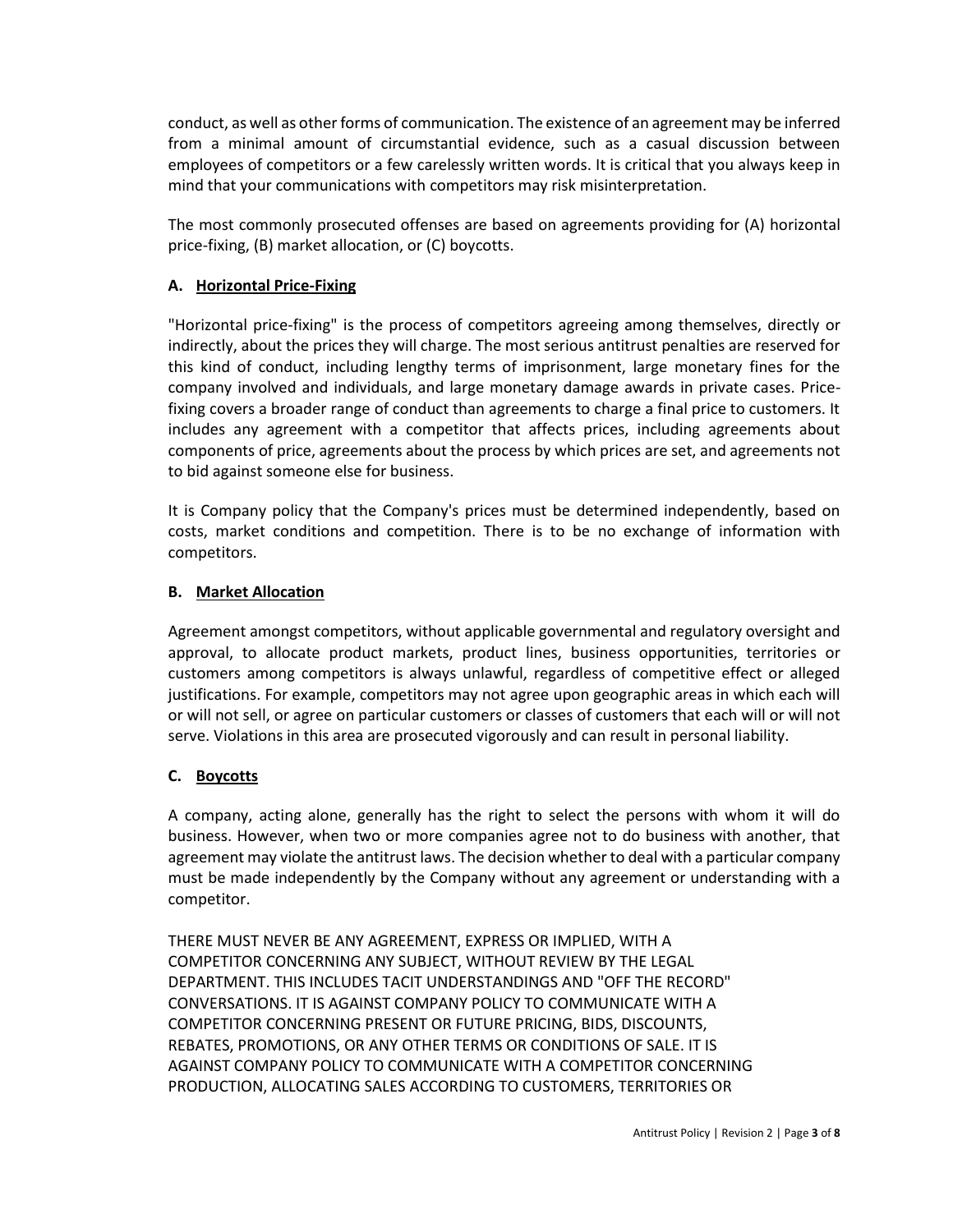#### PRODUCTS, OR BOYCOTTING CUSTOMERS OR SUPPLIERS.

#### **D. Legitimate Communications with Competitors**

Although any contact or communication with competitors may give the appearance of collusion between the Company and one of its competitors, communication with a competitor in connection with the following activities may be permissible, provided it serves a legitimate purpose and need:

- Trade Associations and Professional Societies.
- Standardization Activities.
- Joint Activities to Influence Government Action.
- Acquisitions and Joint Ventures.
- Teaming Arrangements and Joint Research and Development.

Employees who communicate with competitors in the context of any of these activities should work with the Legal Department to ensure that business contacts and communications are limited to proper subjects and that appropriate procedures are followed to record the nature and scope of these activities.

For instance, trade association meetings and similar activities, when properly conducted, are perfectly lawful. However, such meetings pose substantial antitrust risks for the simple reason that they bring competitors together. Indeed, trade associations are viewed by antitrust authorities as providing prime opportunities for unlawful agreements between competitors. If such gatherings are followed by suspicious behavior, an inference of an agreement may arise. In such case, any discussion of prices, costs or other sensitive subjects will be scrutinized closely by government investigators or adverse private parties to determine whether the meeting participants may have reached an understanding.

When participating in association meetings, Company employees must take special care not to initiate or participate in improper discussions concerning prices, costs or other sensitive subjects. Anyone who was present during such discussions may be found guilty of a violation, even if he or she remains silent throughout. For this reason, any employee of the Company who is present when a discussion begins to stray into a dangerous area should immediately state his objection to such discussion. If the discussion continues despite the objection, the Company employee should withdraw immediately and conspicuously from the meeting (in other words, make a "noisy withdrawal"). Any inappropriate conduct or discussions at an association meeting should be immediately reported to the Legal Department.

The Legal Department should review submissions of statistics or other information to trade associations or committees of trade associations, which have not been made public previously.

#### **III. MONOPOLIZATION**

The antitrust laws encourage vigorous competition. Having a monopoly position as a consequence of a superior product, business acumen, or historic accident is not unlawful. However, United States law prohibits predatory or exclusionary conduct intended to obtain or preserve a monopoly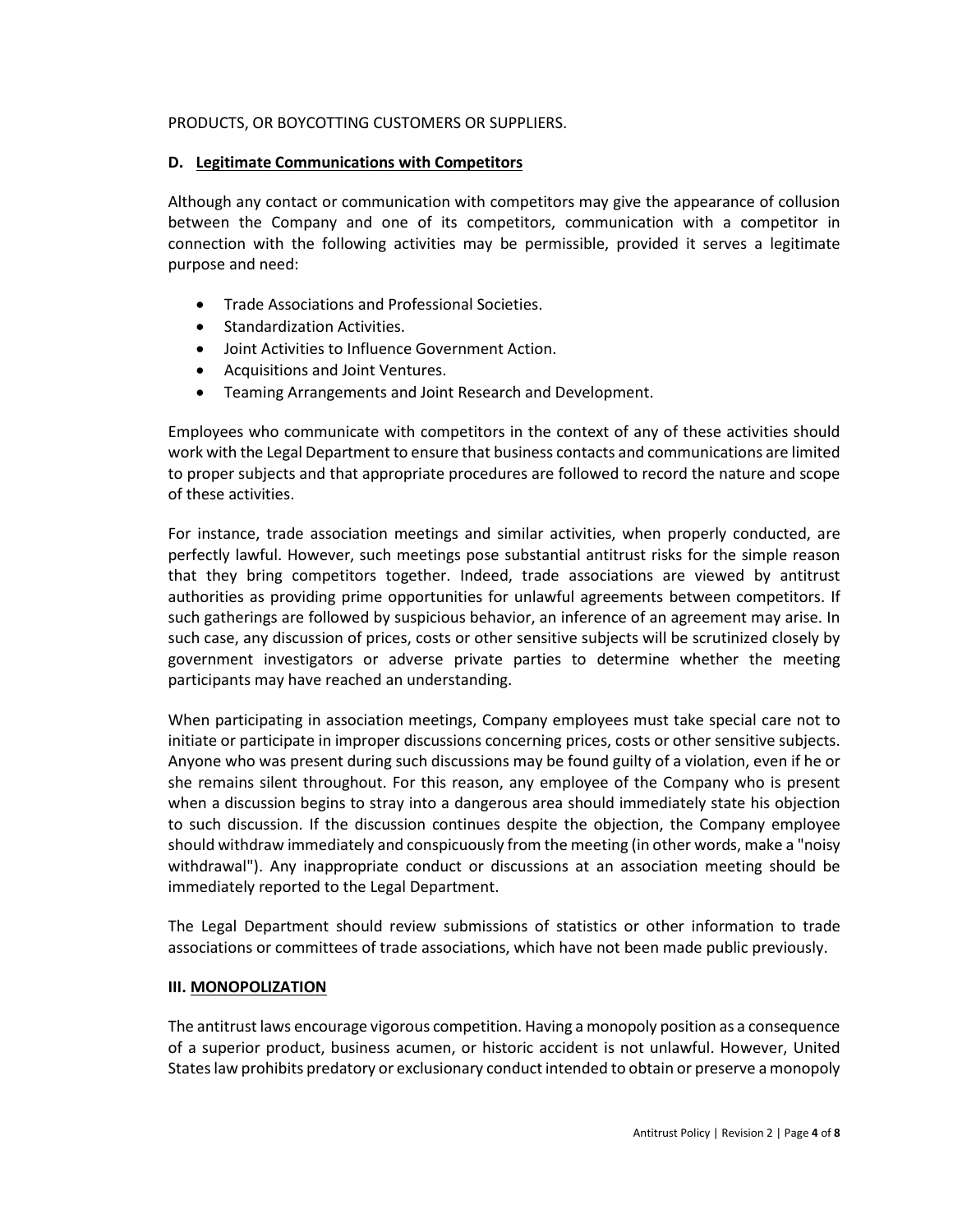share of a market. A "monopoly share" can be far less than l 00% of a market; it may be as low as 50% of a market.

## **IV. RELATIONS WITH CUSTOMERS**

#### **A. Restraints on Customers**

Another basis for antitrust violations is relations with customers. While, as a general rule, the Company is free to select its own customers and to impose certain restraints on those customers, the antitrust laws restrict restraints that have an anti-competitive effect in the United States.

## **1. Vertical Price-Fixing**

Antitrust law restricts ''vertical price-fixing" - agreements between a manufacturer and a distributor concerning the minimum or maximum price at which a product will be resold. While it is lawful for the Company to suggest resale prices to customers, it is against Company policy to have an agreement with a customer concerning resale prices. Further, it is against Company policy to condition our business with a customer on the customer's adherence to our pricing suggestions.

## **2. Non-Price Restraints**

It is generally permissible to place non-price restraints on customers who sell Company products, such as restricting the customer's sales to a particular territory, or requiring the customer to carry only Company products. However, in order to impose such restrictions, two requirements must be met. First, there must be a legitimate business reason for the restriction, for example, to encourage distributors to engage in aggressive sales efforts. Second, the restriction must be the result of an independent decision of the Company; the restriction cannot be imposed as a result of an agreement with a competitor or other distributors. Never meet or communicate with two or more distributors at one time to discuss: (a) the selection, number or designation of distributors; (b) the territorial restrictions placed on distributors; (c) the pricing practices of any distributor; or (d) suggested distributor pricing policies. Such a meeting or communication may be interpreted as an agreement among a group of distributors and the Company.

## **3. Tying**

Under certain circumstances, the antitrust laws prohibit tying the sale of one product to the sale of another, that is, allowing a customer to purchase one product (the "tying product") only if the customer purchases a second product (the ''tied product"). An example of tying would be refusing to sell electricity (the tying product) to a customer unless the customer also buys natural gas (the tied product). With respect to tying, the concern of the antitrust laws is that the seller will use "leverage" from selling a very desirable product (the tying product) in order to force a less desirable product (the tied product) on the customer. Not only may the customer be disadvantaged, but competitors who sell the tied product may be harmed as well. This prohibition applies only if: (a) there are actually two separate products; and (b) the seller has a substantial market share in one of the products and, therefore, has "leverage" to force the purchase of the second product. Products which are economically impractical to sell separately, such as items normally sold in the same package, are not subject to this prohibition. It is also permissible to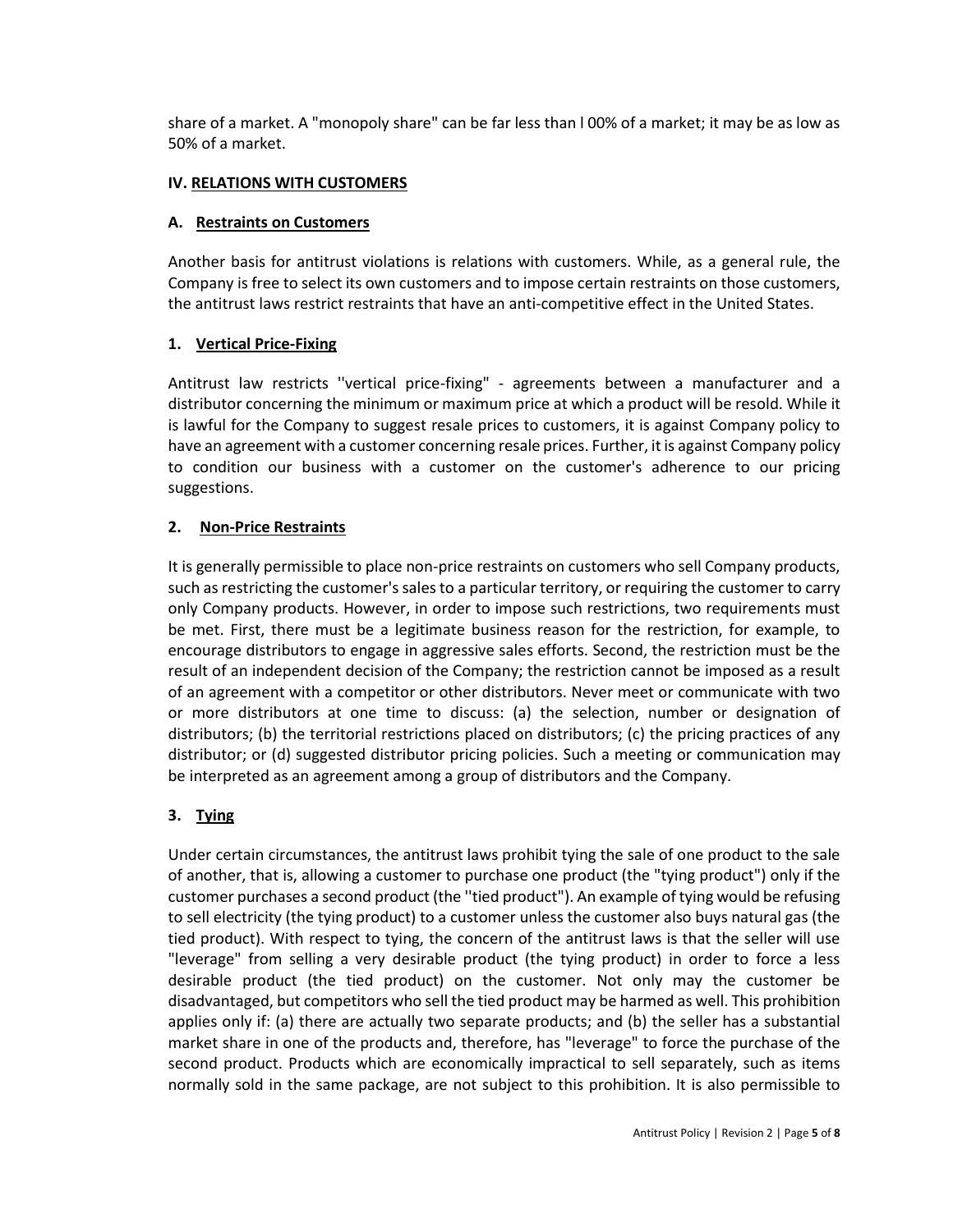offer promotions in which one product is offered at a discounted price in combination with another product, as long as the Company does not use the leverage of a substantial market share in the primary product to force the customer to purchase the second product.

## **4. Refusals to Deal**

As a general rule, the Company is free to select its own customers and suppliers, but it must do so independently. The Legal Department should be consulted before the Company refuses to sell to any customer or prospective customer other than for valid credit reasons, since refusals to sell frequently lead to antitrust litigation. Usual credit sources may be consulted in reaching an independent decision to deal with a customer or supplier.

Any agreement between the Company and its customers or suppliers to do or refrain from doing business with a competitor of those customers or suppliers at their insistence raises serious issues under the antitrust laws and should be avoided. Company employees must never suggest to a competitor that it not sell to or buy from another entity.

## **5. Reciprocity**

It is illegal for the Company to condition its purchases from a customer on the customer making purchases from the Company. However, it is not illegal for the Company to independently decide to place purchase orders with a present or potential customer for the purpose of inducing that customer to make further purchases from the Company.

IT IS AGAINST COMPANY POLICY TO DICTATE OR CONTROL A CUSTOMER'S RESALE PRICES OR OTHERWISE RESTRICT A CUSTOMER'S RESALE ACTIVITIES WITHOUT CONSULTING THE LEGAL DEPARTMENT. IT IS AGAINST COMPANY POLICY TO REQUIRE A CUSTOMER TO PURCHASE ONE PRODUCT AS A CONDITION TO SELLING ANOTHER PRODUCT. IT IS AGAINST COMPANY POLICY TO CONDITION COMPANY PURCHASES FROM A CUSTOMER ON RECIPROCAL PURCHASES FROM THAT CUSTOMER. IT IS AGAINST COMPANY POLICY TO AGREE WITH A CUSTOMER TO REFUSE TO DEAL WITH A THIRD PARTY.

#### **B. Customer Termination**

The antitrust laws generally permit a person to decide not to do business with another person, and this generally includes the right to terminate an existing customer (including distributors, sales representatives and end users), including the right to terminate a customer for failure to pay for delivered services. However, terminated customers frequently institute lawsuits against former suppliers seeking damages for alleged antitrust violations. Even when there is little basis for the suit, it can be difficult and expensive to defend. Therefore, prior to terminating a customer, you should work with either the Supervisor of Credit and Collections or the Legal Department to be sure there is a lawful basis for the termination and to minimize the risk of suit. If you have the authority to terminate a distributor, make sure that you document the reasons for the termination.

A customer termination resulting from an agreement with a competitor or another customer generally will constitute an antitrust violation. Because agreements can be inferred from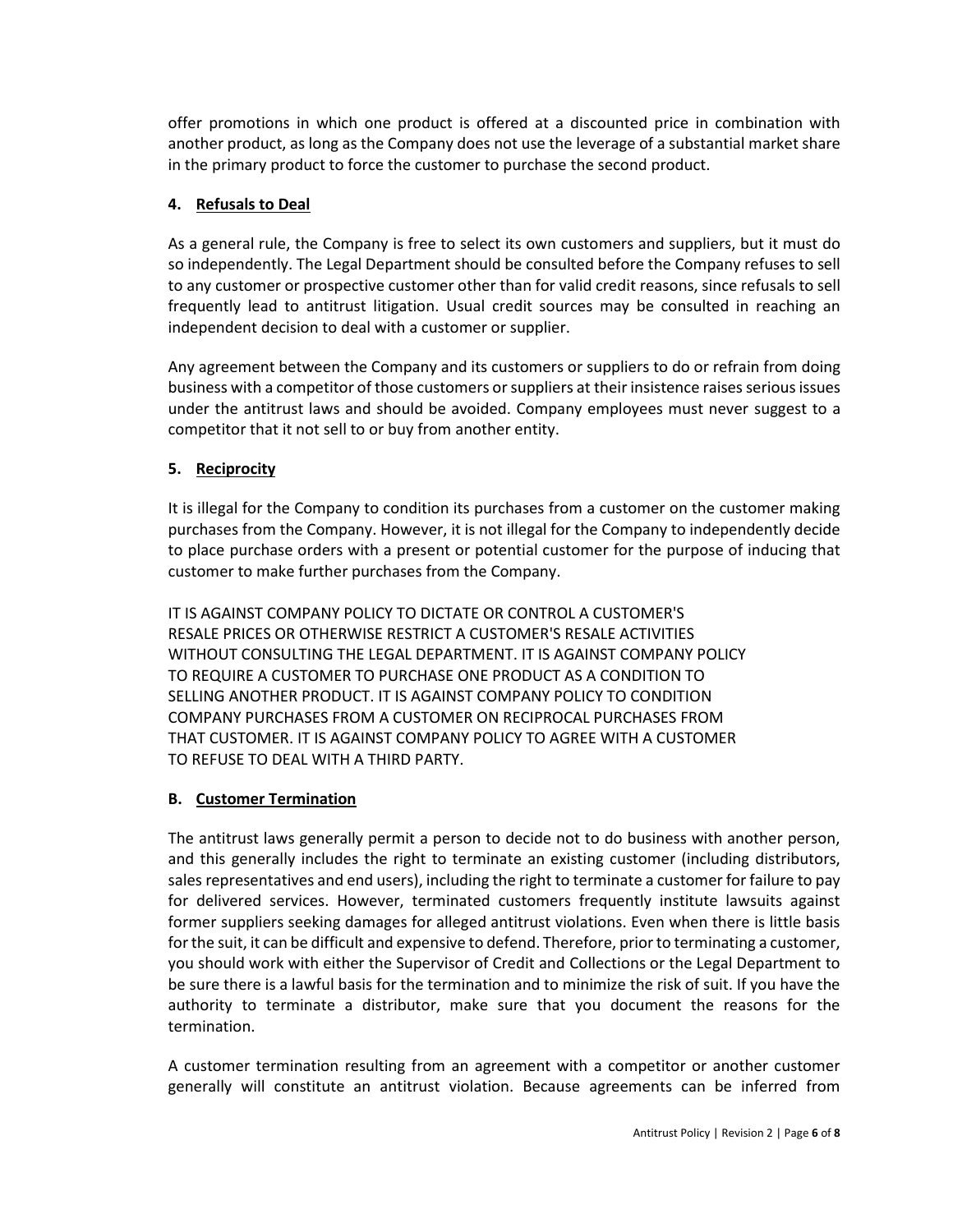circumstantial evidence, you should avoid communications with other parties concerning our relationships with our customers. Respond to complaints about a customer by indicating that it is Company policy to decide independently whether and upon what terms to do business with each of our customers.

IT IS AGAINST COMPANY POLICY TO ALLOW ONE CUSTOMER TO INFLUENCE THE COMPANY'S DEALINGS WITH ANOTHER CUSTOMER. DO NOT TERMINATE OR REFUSE TO SELL TO AN EXISTING CUSTOMER WITHOUT CONSULTING EITHER THE SUPERVISOR OF CREDIT AND COLLECTIONS OR THE LEGAL DEPARTMENT.

#### **C. Price Discrimination That Lessens Competition**

The Robinson-Patman Act prohibits discrimination in price between different purchasers of commodities of like grade and quality sold for use, consumption or resale in the United States, where the effect of the discrimination may be to lessen competition or to tend to create a monopoly in any line of commerce. However, price differences may be permissible if the two customers do not compete with one another or if it is necessary to lower the price to one customer in order to meet competition. In establishing that a price is lowered to "meet competition," the employee responsible for setting prices should ensure that (a) the lower price "meets", and does not beat the price charged by a competitor; (b) the lower price is limited to customers to whom the competitor made the lower price available; (c) the lower price is set in good faith, that is, in an honest effort to meet competition, based on facts known to the employees responsible for setting prices; and (d) the lower price is offered only so long as it is necessary in order to meet competition. The employee responsible for setting prices should document as fully as possible, the basis for offering the lower price.

COMPANY EMPLOYEES AND AGENTS ARE PROHIBITED FROM OFFERING A CUSTOMER PRICES OR TERMS MORE FAVORABLE THAN THOSE OFFERED TO COMPETING CUSTOMERS WITHOUT FIRST CONSULTING WITH THE LEGAL DEPARTMENT TO ENSURE THAT SUCH DISCRIMINATORY PRICING IS LEGAL.

#### **V. COMMUNICATION**

Careful language will not avoid antitrust liability when the conduct involved is illegal. But careful language can avoid the situation where perfectly lawful conduct becomes suspect because of a poor choice of words. Careless and inappropriate language in Company communications can have an extremely adverse effect on the Company's position in an antitrust investigation or lawsuit. It is not enough for the Company's public statements to be true; they cannot be misleading or readily susceptible to misinterpretation.

If the Company is investigated by a governmental agency or sued by a third party, no Company document is absolutely exempt from disclosure. To minimize the risk of damage to the Company as a result of poor communication or misinterpretation, always use common sense, think before you speak or commit something to paper.